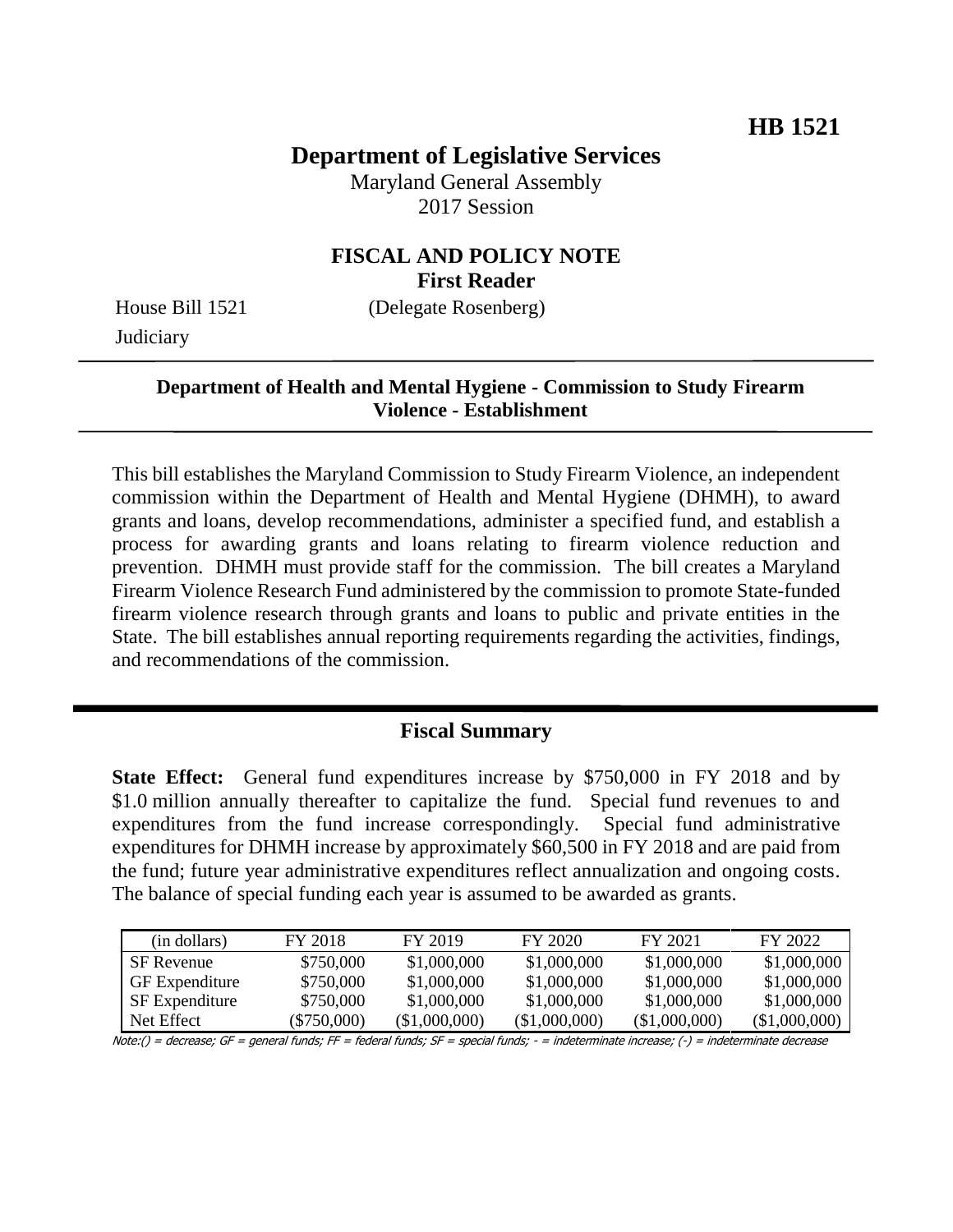**Local Effect:** Potential significant impact on local revenues and expenditures to the extent that local governments receive grants from the fund.

**Small Business Effect:** Potential meaningful to the extent that any small business qualifies for and receives a grant or loan from the fund.

# **Analysis**

#### **Bill Summary:**

*Maryland Commission to Study Firearm Violence:*The commission must:

- award grants and loans to public and private entities to research (1) the factors that affect the risk and rate of occurrence of firearm violence, as specified; (2) the individual, local, and national consequences of firearm violence; (3) methods for preventing and reducing firearm violence at the individual, local, and national levels; (4) the effectiveness of existing laws and policies intended to reduce firearm violence, as specified; and (5) efforts to promote the responsible ownership and use of firearms;
- develop recommendations relating to effective firearm violence prevention programs and legislation intended to reduce firearm violence, as specified;
- administer the Maryland Firearm Violence Research Fund; and
- establish by regulation a process for public and private entities to apply to the commission for grants and loans to research firearm violence and for awarding grants and loans to research firearm violence.

The process for awarding grants and loans to research firearm violence must be modeled after the peer review process used by the National Institutes of Health in its grant-making process.

By January 1 each year, the commission must report to the Governor and the General Assembly on its activities relating to the award of grants and loans and its findings and recommendations related to firearm violence.

The bill establishes provisions relating to commission membership (including advisory members), terms, and meetings. The Governor must designate a chair from among the nonadvisory members of the commission. A member of the commission may not receive compensation but is entitled to reimbursement for expenses under the standard State travel regulations, as provided in the State budget.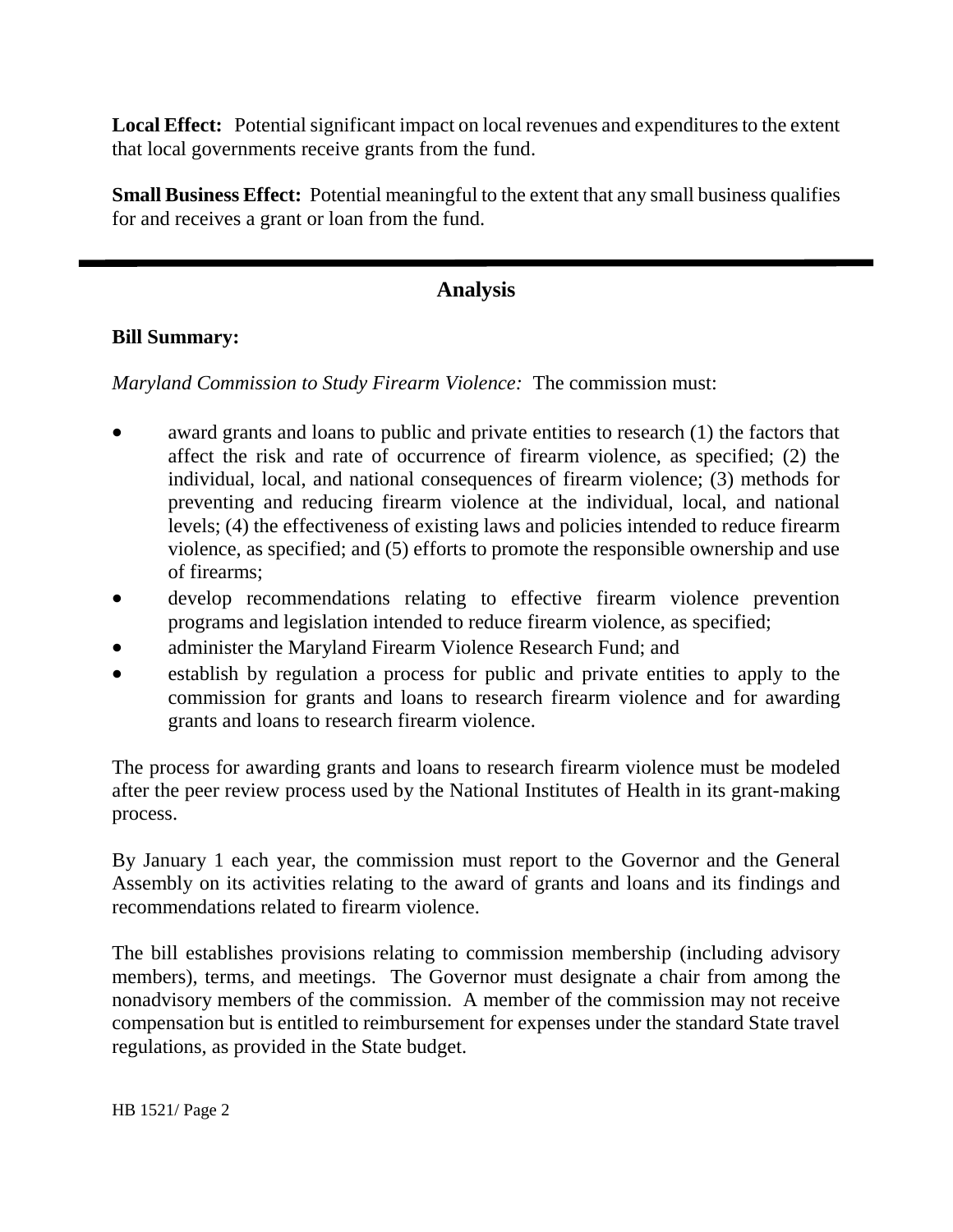*Maryland Firearm Violence Research Fund:* The fund consists of (1) money appropriated in the State budget; (2) money from any other source accepted for the benefit of the fund; and (3) investment earnings. The fund may be used only for the award of grants and loans for firearm violence research, as specified, and administrative expenses. Money distributed from the fund must be used to supplement, but not supplant, any other funding for the commission or firearm violence research.

**Current Law:** Chapter 2 of 2000 established the Cease Fire Council within the Department of State Police (DSP). Chapter 217 of 2005 transferred the Cease Fire Council from DSP to the Governor's Office of Crime Control and Prevention (GOCCP). GOCCP is required to provide staff to the 11-member council, and the assistant Attorney General for GOCCP is assigned as the legal advisor to the council.

The council administers the Cease Fire Council Grant Program to support "innovative and collaborative initiatives" to reduce firearms violence. The program is required to be funded as provided in the State budget, and program expenditures may only be made in accordance with the State budget or by budget amendment. Grants made by the council are now called STOP Gun Violence Grants.

When making grants, the council must consider and give priority to (1) comprehensive and coordinated law enforcement and prosecution programs that target criminals and juveniles who use or illegally possess firearms; (2) law enforcement and prosecution salaries and overtime in support of firearm violence reduction programs; (3) covert firearms-related investigations and debriefing of criminal and juvenile arrestees and offenders for information related to illegal firearms trafficking; (4) initiatives that support the tracing of firearms used to commit crimes or delinquent acts and the identification of illegal firearms traffickers; (5) purchases of technology and information systems to support firearm violence reduction initiatives; and (6) other efforts that aid in apprehending and prosecuting criminals or apprehending and filing a complaint against juveniles who use or illegally possess firearms.

The council is specifically required to (1) make grants; (2) establish or assist in the establishment of programs designed to reduce the incidence of firearms violence-related crime and encourage participation in existing programs with these objectives; (3) identify specific goals, objectives, and methodologies to be used in support of programs eligible for funding; (4) identify priorities for firearms violence-related crime prevention strategies in the State; and (5) develop criteria to evaluate the outcomes of programs that receive money under the program.

The Governor's proposed fiscal 2018 budget for the STOP Gun Violence Grants made by the council is \$926,940. The appropriation for fiscal 2017 was the same amount.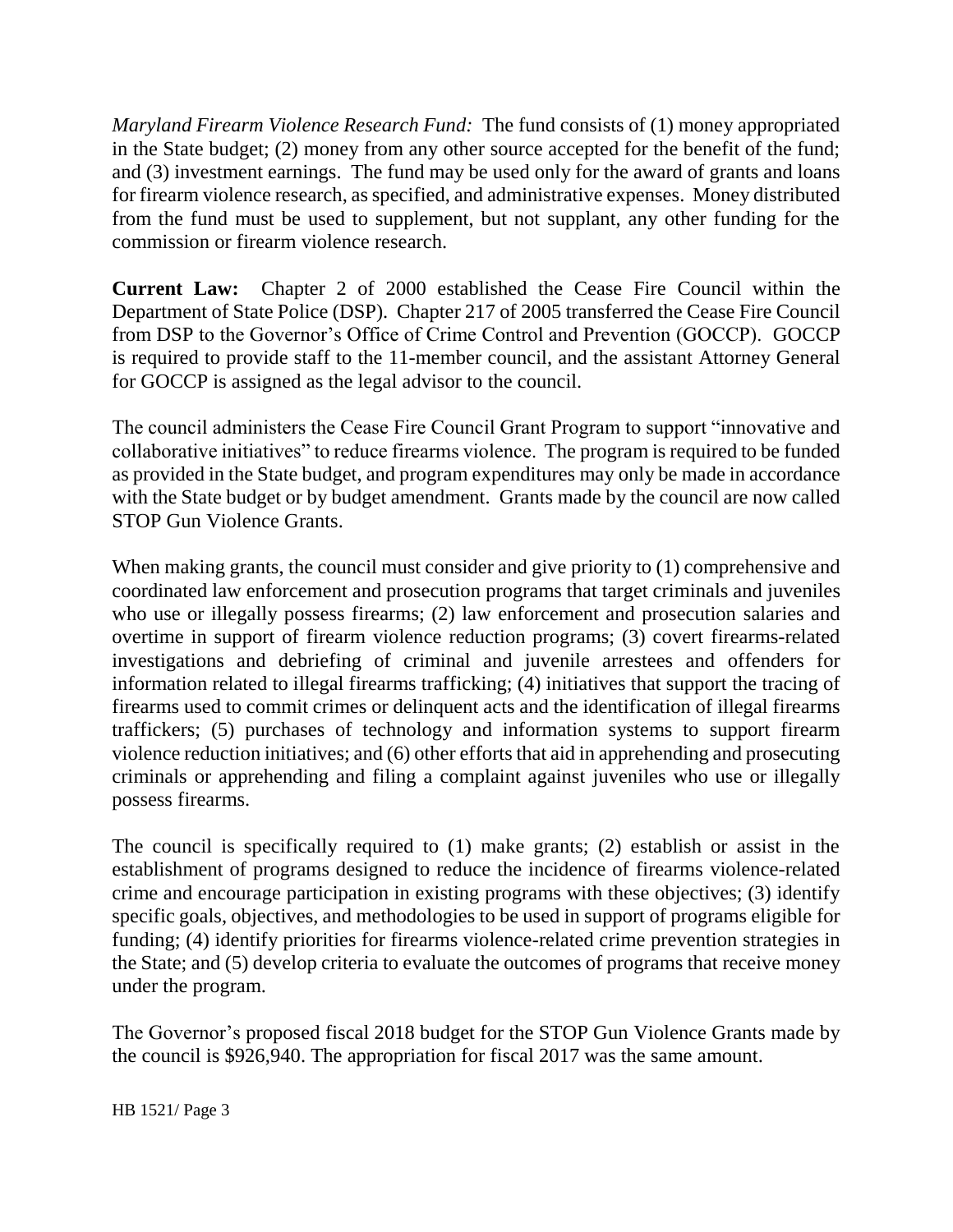**State Fiscal Effect:** Although the bill does not require a specific amount of funding to be appropriated to the fund in any given year, this analysis assumes a minimum level of \$1.0 million annually is required to operate the grant and loan program under the bill. Thus, general fund expenditures increase by \$750,000 in fiscal 2018 (accounting for the bill's October 1, 2017 effective date) and \$1.0 million annually thereafter in order capitalize the new fund. Special fund revenues to and from the fund increase correspondingly. This analysis does not reflect any special fund revenues that may accrue to the fund from investment earnings. This analysis also assumes that only grants are awarded from the fund as the bill does not include any loan repayment provisions.

The bill authorizes the special fund to be used for administrative expenses. Thus, special fund administrative expenditures for DHMH increase by \$65,582 in fiscal 2018, which accounts for the bill's October 1, 2017 effective date. This estimate reflects the cost of hiring one full-time program administrator to staff the commission and administer the grant program. The estimate includes a salary, fringe benefits, one-time start-up costs, and ongoing operating expenses. The balance of funding available, \$684,418 in fiscal 2018, is assumed to be available for awarding grants that year.

| Position                                         |          |
|--------------------------------------------------|----------|
| Salary and Fringe Benefits                       | \$60,473 |
| One-time Start-up and Ongoing Operating Expenses | 5,109    |
| <b>Total FY 2018 State Expenditures</b>          | \$65,582 |

Future year expenditures reflect a full salary with annual increases and employee turnover and ongoing operating expenses. The balance of funding each year is assumed to be awarded as grants – with more than \$915,000 available for grants in fiscal 2019.

#### **Additional Information**

**Prior Introductions:** None.

**Cross File:** None.

**Information Source(s):** Governor's Office of Crime Control and Prevention; University System of Maryland; Department of Health and Mental Hygiene; Department of State Police; Department of Legislative Services